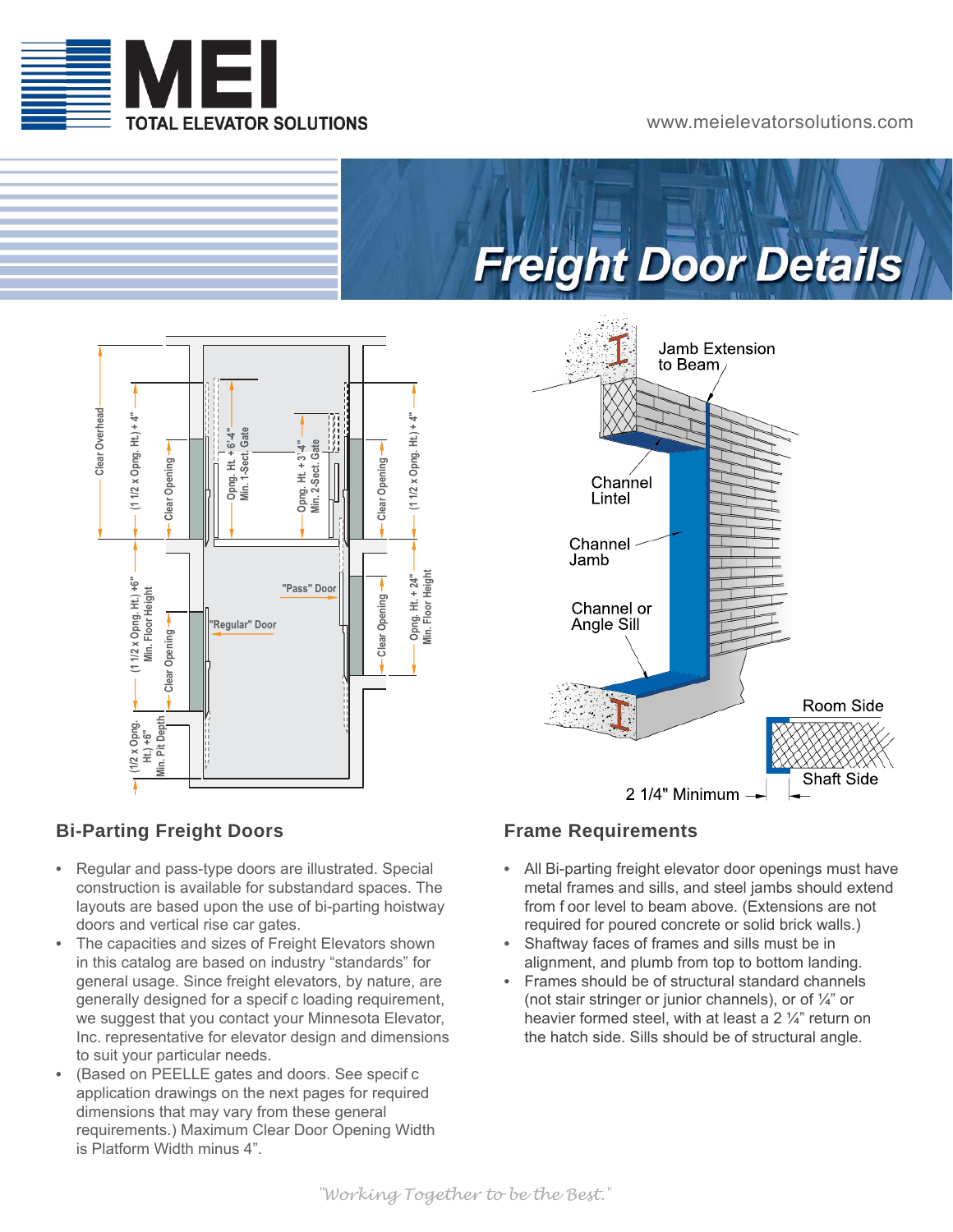

# **BI-PARTING DOOR** POWER OPERATED SINGLE<br>SECTION GATE WITH REGULAR

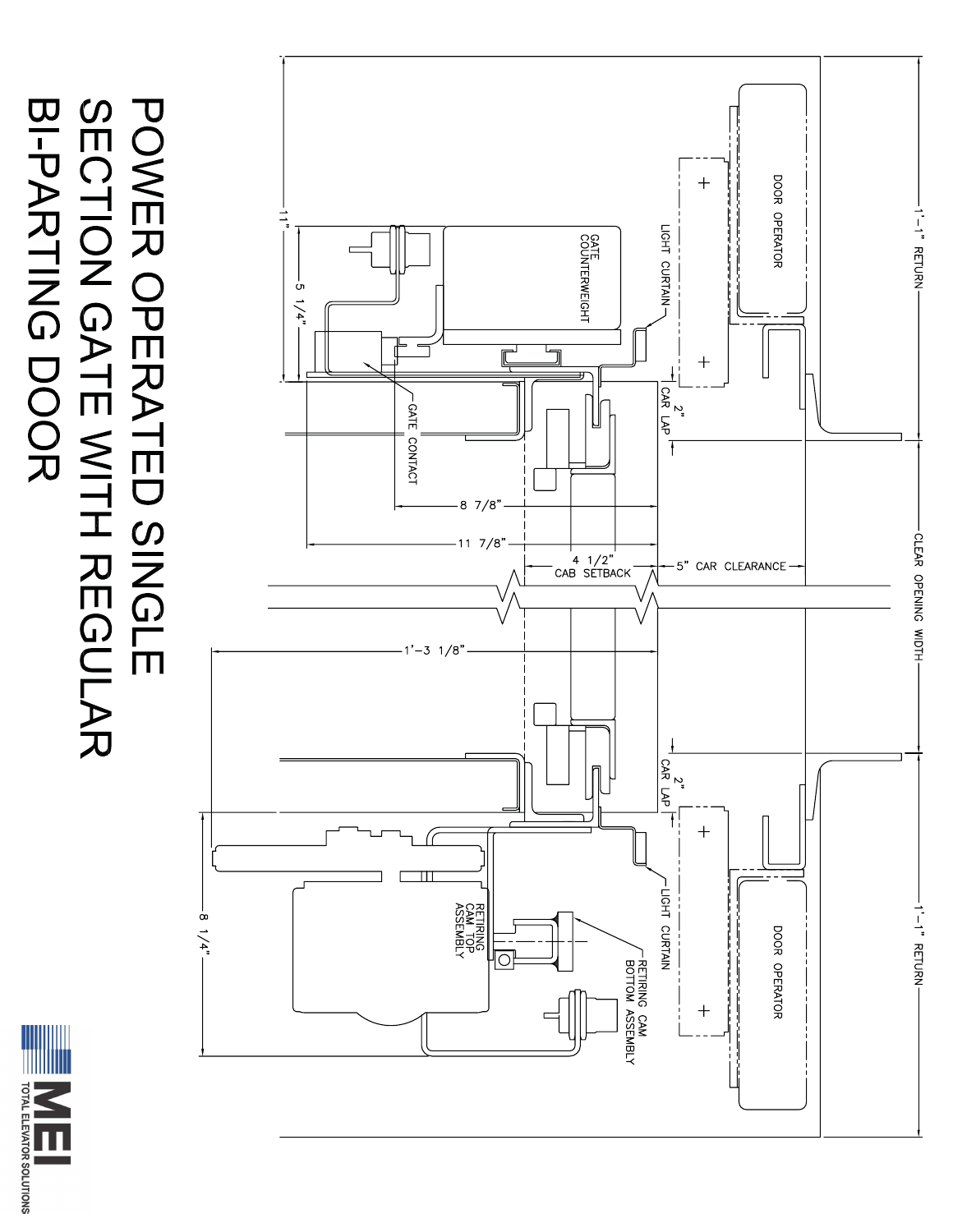

# MANUAL OPERATED SINGLE<br>SECTION GATE WITH REGULAR BI-PARTING<br>DOOR

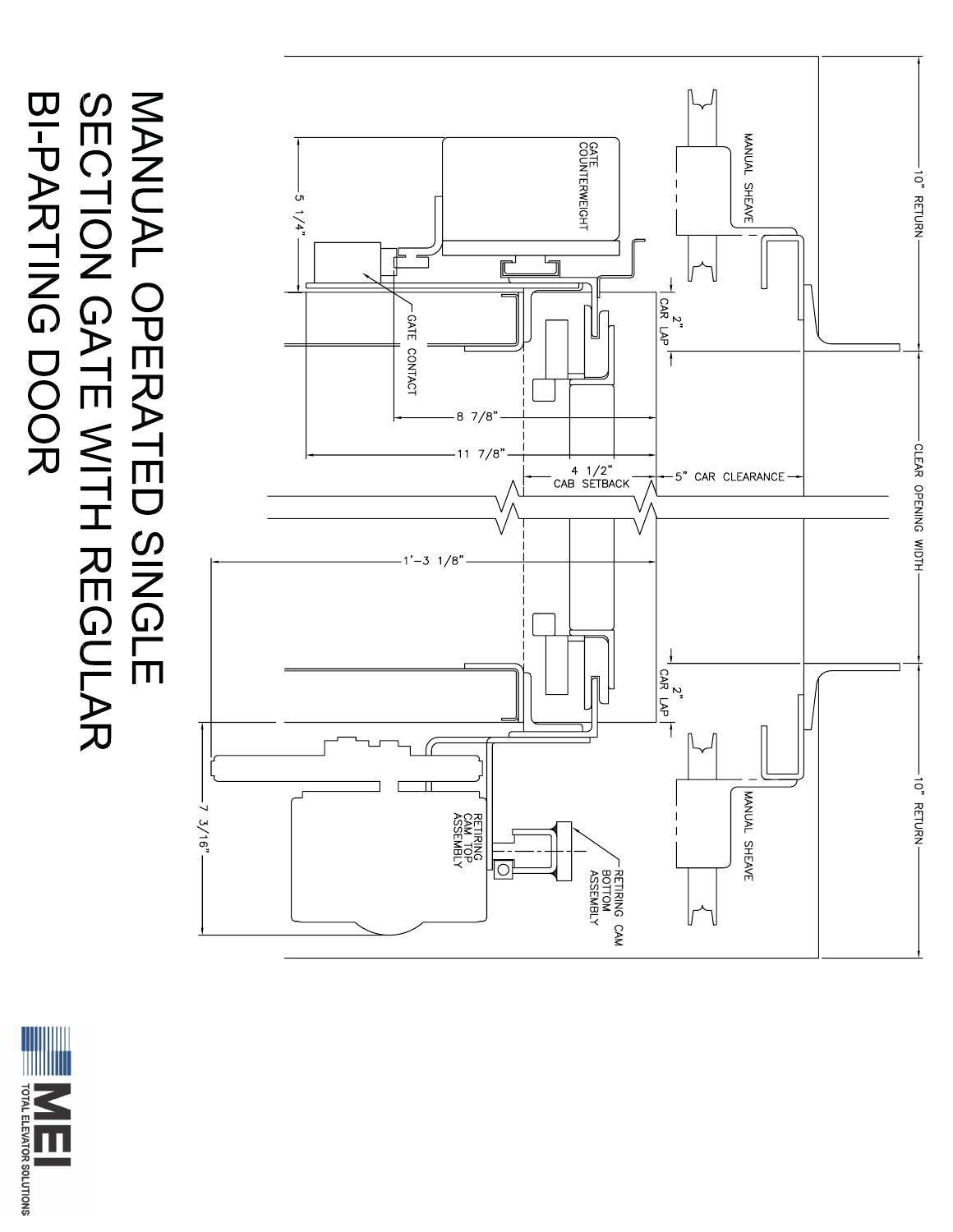

## POWER OPERATED TWO<br>SECTION GATE WITH REGULAR BI-PARTING DOOR

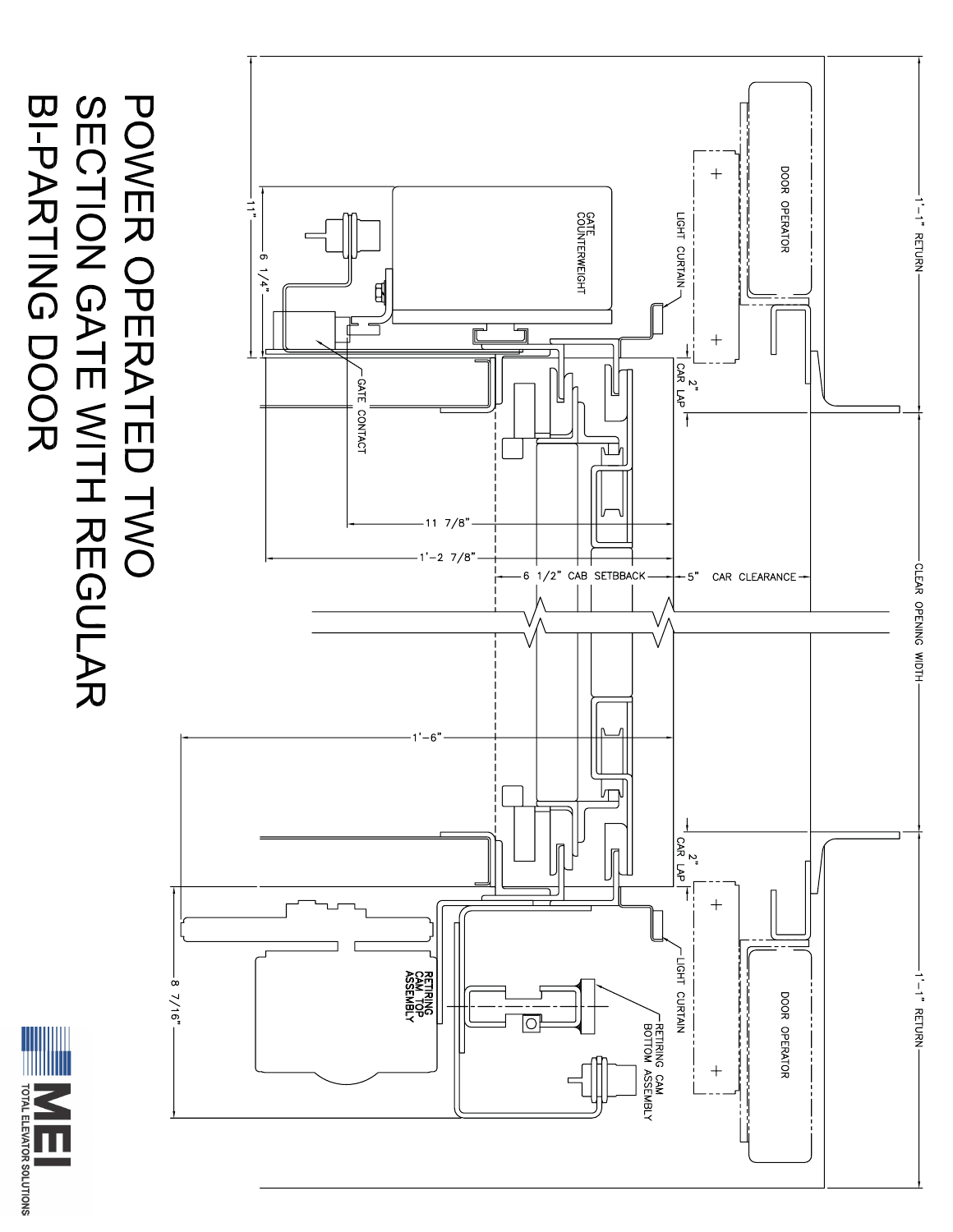

## MANUAL OPERATED TWO<br>SECTION GATE WITH REGULAR **BI-PARTING DOOR**

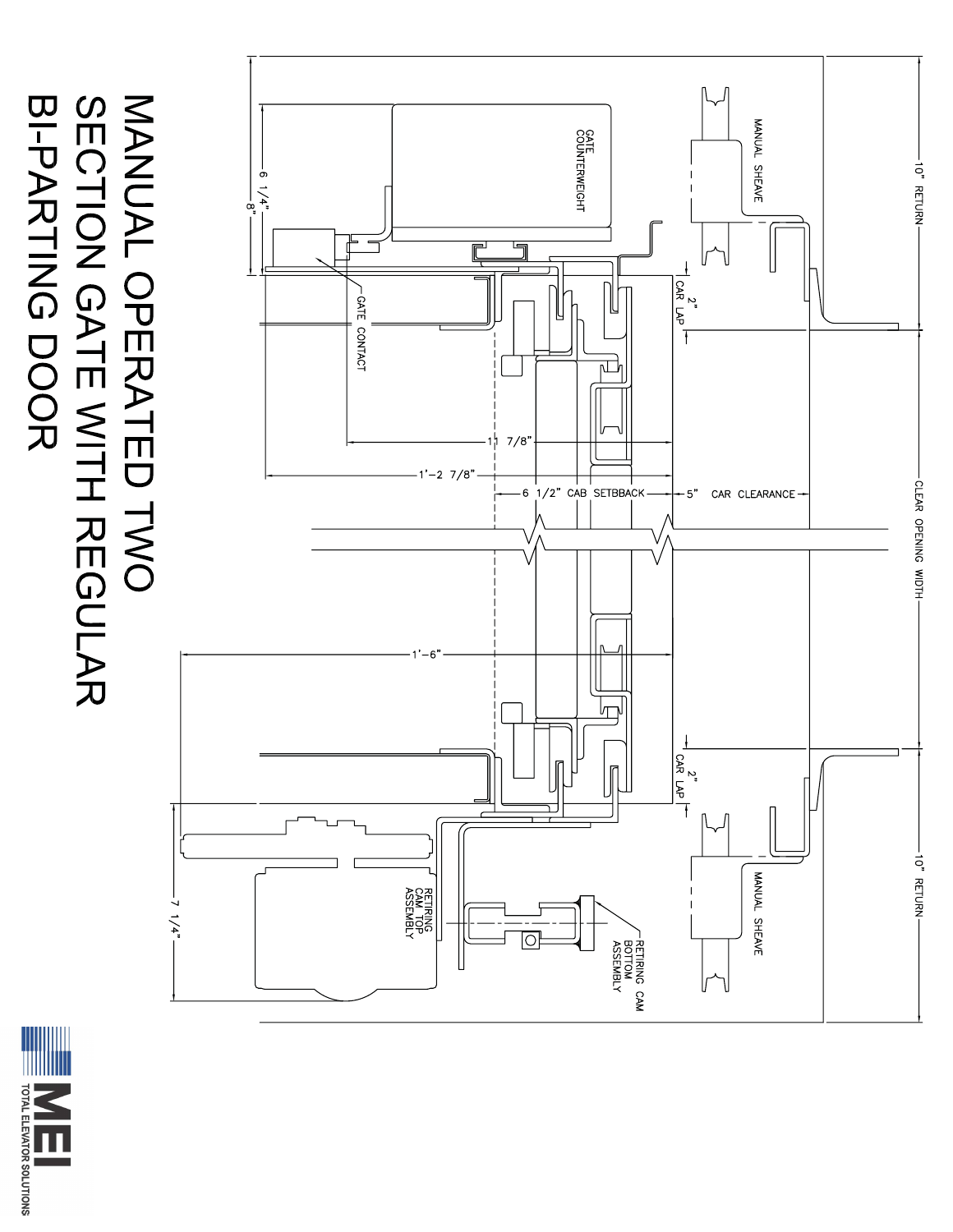

## POWER OPERATED SINGLE<br>SECTION GATE WITH PASS **TYPE BI-PARTING DOOR**

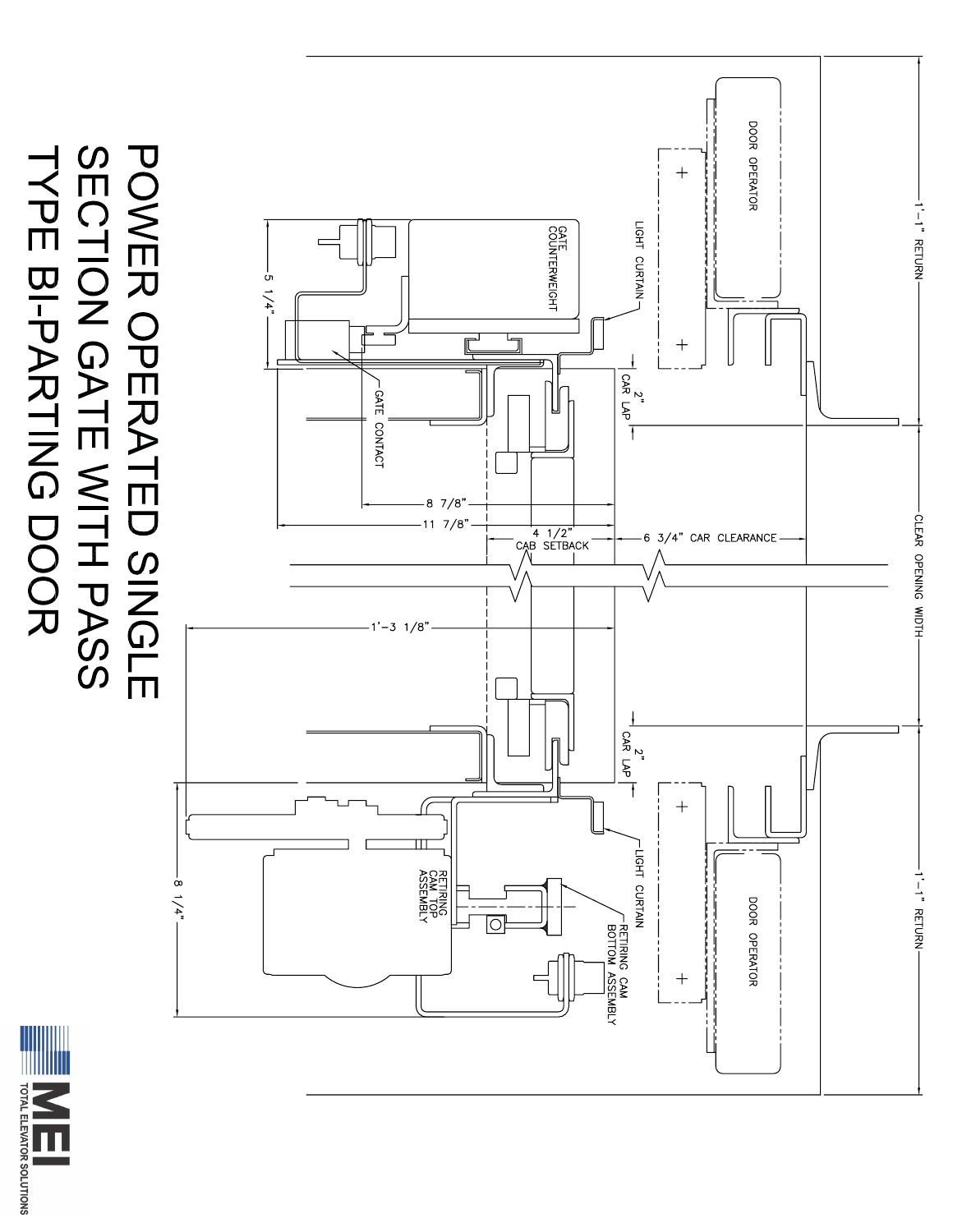

## MANUAL OPERATED SINGLE<br>SECTION GATE WITH PASS TYPE BI-PARTING DOOR

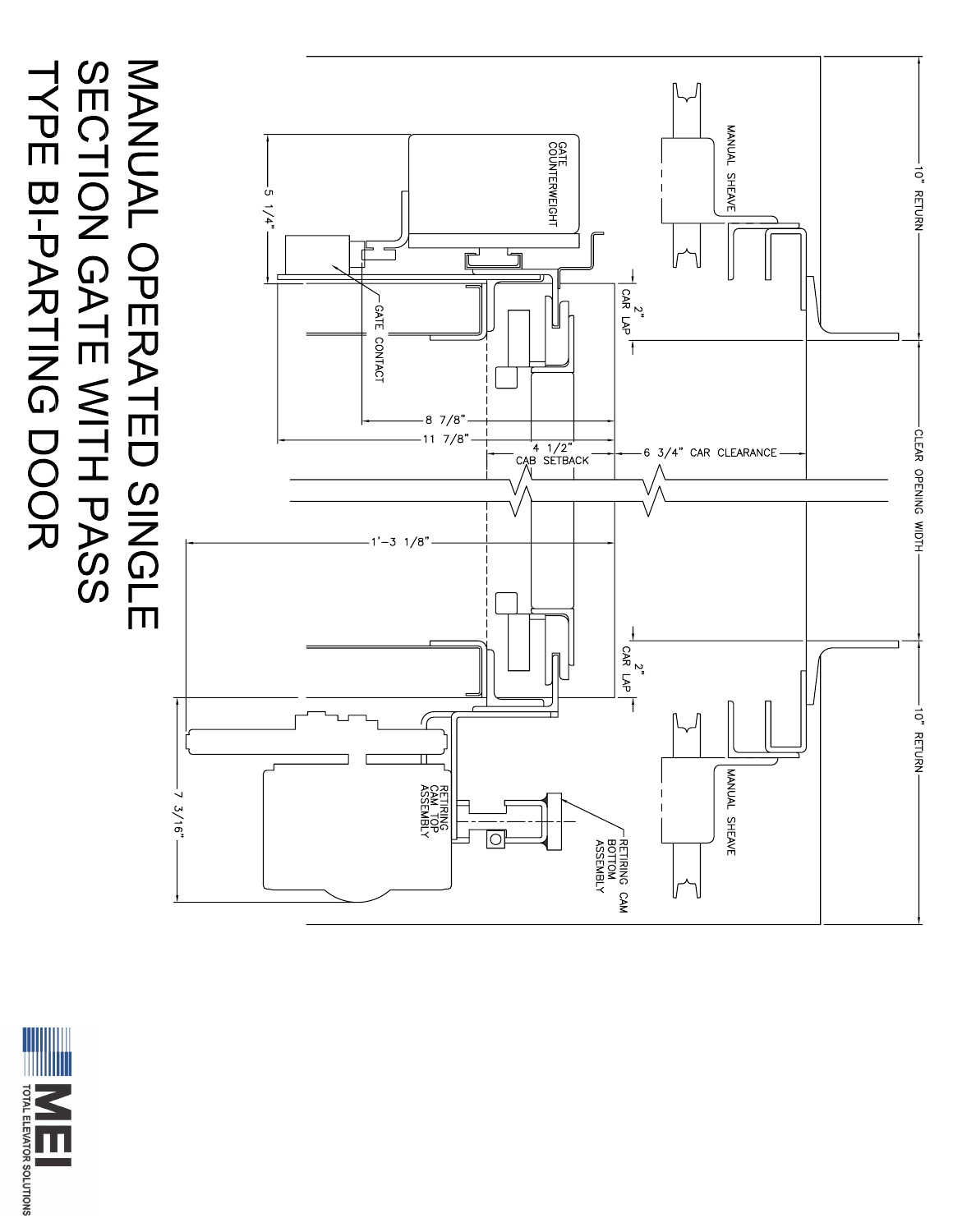

### POWER OPERATED TWO<br>SECTION GATE WITH PASS **TAPE BI-PARTING DOOR**